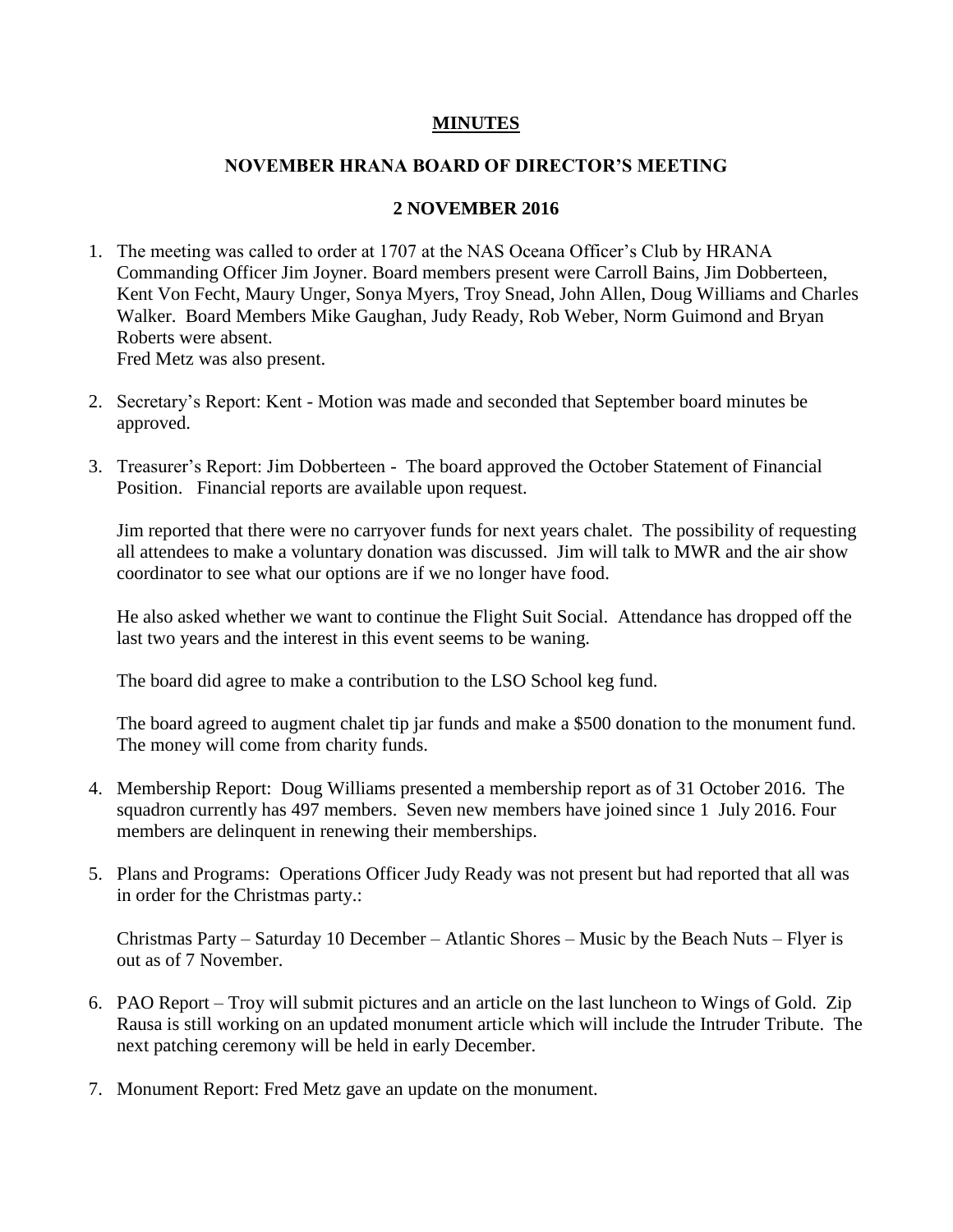8. November Luncheon: Wednesday 16 November, 1130, Dam Neck Annex, Shifting Sands Club, Fireside Room. Speaker will be CDR. Bryan Roberts, USN who will present a briefing on Precision Landing Modes (Magic Carpet).

No luncheon in December.

January Luncheon: Wednesday 18 January 2017, Dam Neck Annex, Shifting Sands Club, speaker to be announced.

Sonya Myers will now coordinate the luncheons and act as liaison with the Shifting Sands Club. She has prepared a questionnaire asking members for inputs concerning suggestions for future speakers, topics of interest and the possibility of having active duty panels from carrier aviation past and present.

9. Old Business:

.

New squadron laptop. Charles Walker ordered the new laptop which will cost \$319.

New Commanding Officer: Replacement has not been found. Lurch has resigned as of 1 January but will remain as the interim Commanding Officer until his replacement is in place.

VFW Christmas Shop With a Vet Program. This is a VFW function; HRANA will participate if requested.

10. New Business:

Wings Over America Scholarship Fund A Cappela College Concert Series – Kent sent the flyer out to membership.

Unit Patches – Kent announced that the Naval Academy was seeking unit patches to be worn on the Navy football uniforms during the Army – Navy game. He also passed the information on to CSFWL.

LSO School Museum – This project is off to a good start. They have received many donations and are still accepting more. They are also in need of display cases. Charles Walker talked to CDR. Bryan and told him about an inexpensive way to make them.

POW/MIA Ceremony – Motion was made and seconded that HRANA provide a wreath for this event every year. Board approved up to \$150 for this.